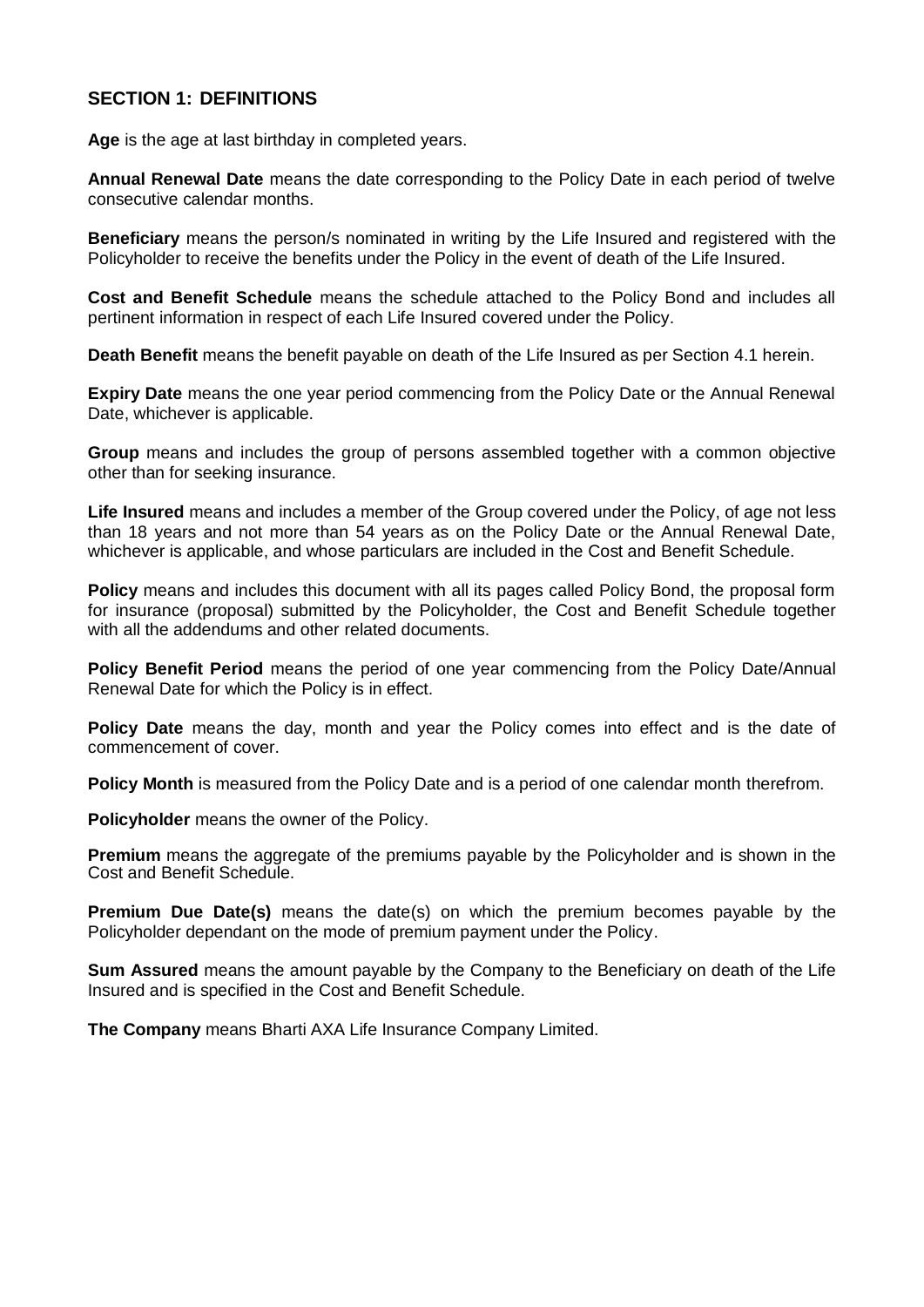# **SECTION 2: PRODUCT DESCRIPTION**

This is a one year, renewable, group term life insurance product.

Non Participating Policy: The Policy does not provide for participation in the distribution of surplus or profits that may be declared by the Company.

## **SECTION 3: POLICY PREMIUMS**

#### **3.1 Calculating Premiums**

The amount of premium in respect of each Life Insured will be determined by the Company as of the Policy Date and the Annual Renewal Date on the basis of rates established by the Company from time to time and shall be specified in the Cost and Benefits Schedule.

#### **3.2 Payment of premiums**

The Policyholder shall collate the premiums in respect of all the Lives Insured and shall pay the premiums to the Company as a lumpsum as per the chosen mode of premium payment, by the Premium Due Date.

The Company allows an additional time period of thirty days (Grace Period) from the Premium Due Date to the Policyholder to pay the premium.

The Policyholder shall be solely responsible for premium payments when due.

The Company is not required to verify whether:

- the premiums payable by the Policyholder are in fact contributed by the members of the Group; or
- the premiums contributed by the members of the Group are fully utilised to make the premium payments.

The Company will not be liable to pay any claim in respect of a Life Insured for whom the premium is collected from the Life Insured and not remitted to the Company.

On Annual Renewal Date, the Policyholder will furnish a Reconciliation Statement giving details of its members, on the basis of which the exact amount of premiums will be calculated by the Company.

In the event that any member ceases to be covered under the Policy, proportionate premiums for the unexpired term of the Policy shall not be refunded in respect of that member.

## **3.3 Lapsation and Reinstatement**

If the Premium/s is/are not paid on the due date/s or during the grace period, the Policy shall lapse (with effect from the date of first unpaid premium). Lapse of the Policy shall extinguish all rights and benefits of the Policyholder and the Lives Insured under the Policy.

Reinstatement of the lapsed policy: A policy, which has lapsed for non-payment of the premiums, may be reinstated subject to the following conditions:

- The application for reinstatement is made to the Company not later than 30 days from the date of first unpaid premium and before the Expiry Date of the Policy;
- Satisfactory evidence of insurability of the lives insured, where such reinstatement is applied after the expiry of six (6) months from the date of first unpaid premium;
- An amount equal to all unpaid premiums together with interest at a rate calculated at the prime lending rate then in force of the State Bank of India on the date of payment of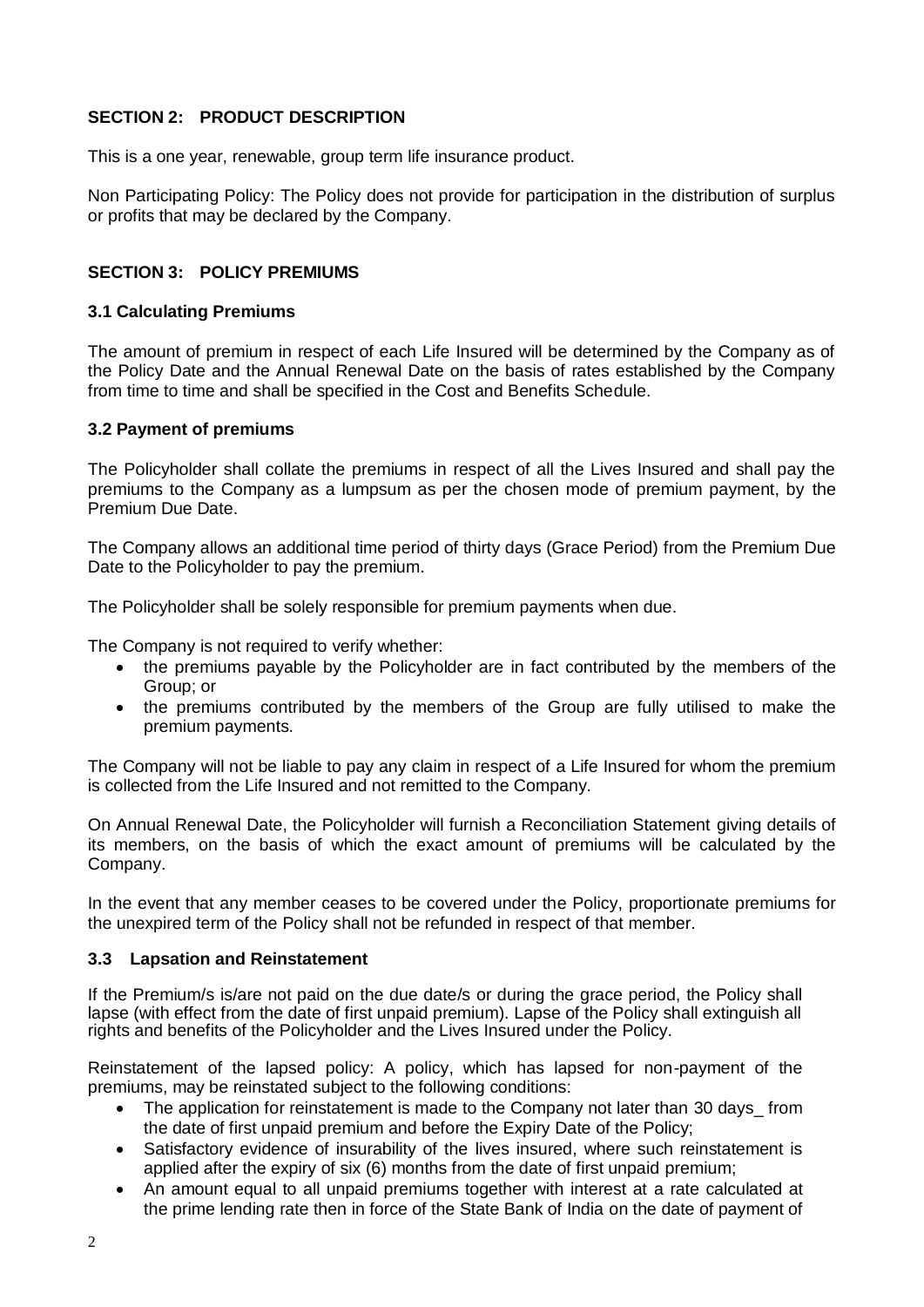#### unpaid premiums.

The date of reinstatement is the date on which the above conditions are met and the reinstatement is approved by the Company and communicated to the Policyholder.

The reinstatement of the Policy may be on terms different from those applicable to the Policy before it lapsed.

The reinstatement will take effect only on it being specifically communicated by the Company to the Policyholder.

## **SECTION 4: POLICY BENEFITS**

#### **4.1 Death Benefit**

Upon the death of the Life Insured, the Company will pay the Sum Assured as specified in the Cost and Benefit Schedule to the Beneficiary.

Suicide Exclusion: If the Life Insured under the Policy, whether medically sane or insane, commits suicide, within one year of the Policy Date and dies as a result of such suicide, the Death Benefit would not be payable.

For the purpose of suicide exclusion, if any member of the Group is added as a Life Insured on any Annual Renewal Date, then the Policy Date shall be read as the Annual Renewal Date in respect of such Life Insured.

#### **4.2 Maturity Benefit**

No benefit is payable on Expiry Date under the Policy.

## **4.3 Surrender and Paid up Value**

The Policy does not carry any Surrender or Paid up Value.

## **4.4 Notice and Proof of Claim**

The Policyholder will give written notice and proof of claim to the Company within 30 days from the date on which a claim arises in respect of any Life Insured.

The Company would seek the following primary documents for processing of a claim intimated by the Policyholder:

- o Death Certificate of the Life Insured;
- o the Claimant's Statement

The Company is entitled to call for additional documents for settlement of the claim.

The Policyholder will be responsible for any cost associated with any notice or proof of claim.

## **4.5 Proof of Age**

The Company may require proof of age in respect of a Life Insured.

## **4.6 Payment of Benefits**

All benefits under the Policy shall be paid to the Beneficiary. The discharge receipt for the same signed by the Policyholder shall be treated as valid and sufficient discharge for the purpose of the Policy.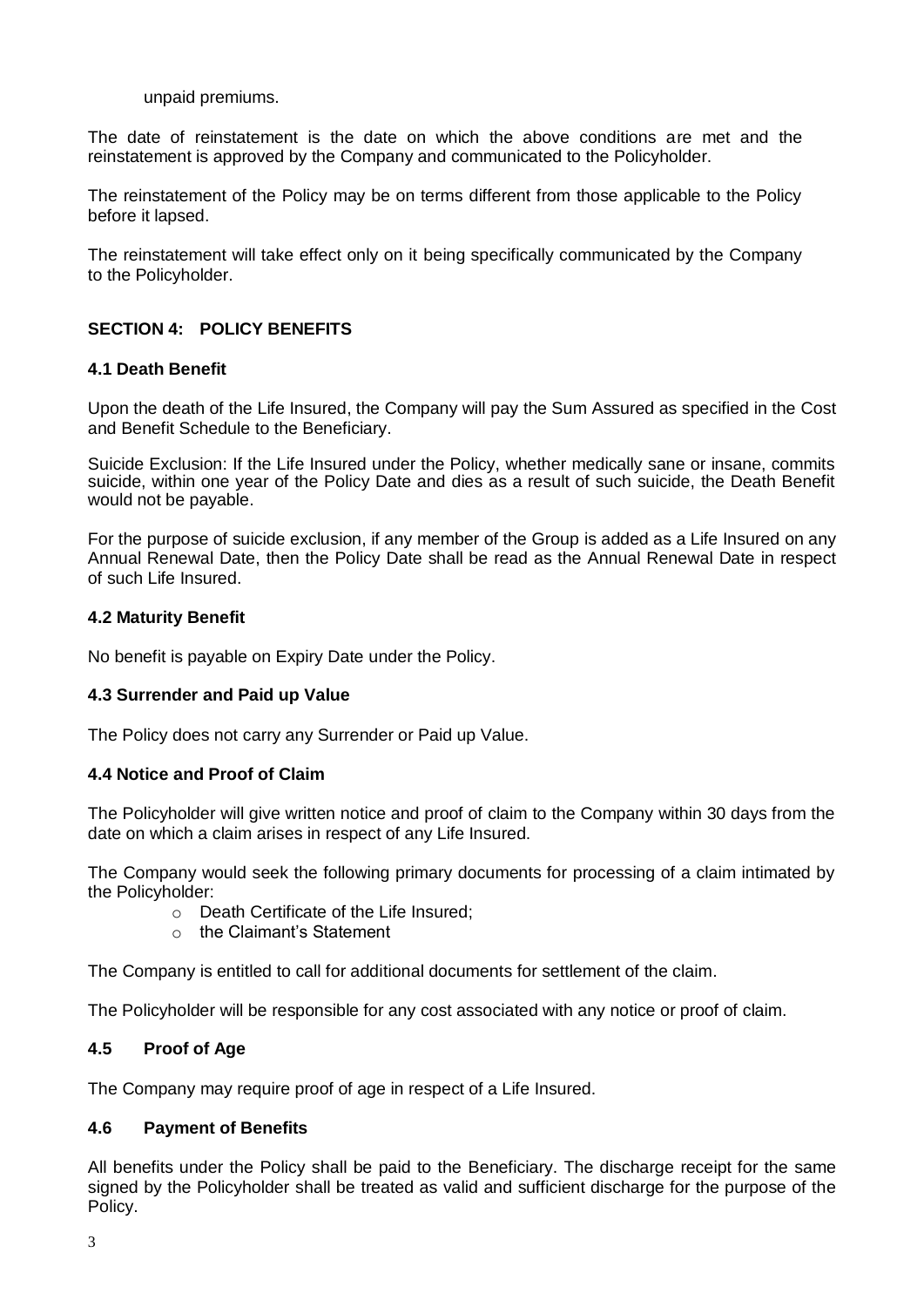# **5. TERM, RENEWAL AND TERMINATION**

## **5.1 Term and Renewal**

The Policy shall be valid for a period of one year from the Policy Date and shall be renewable yearly at the option of the Company on each Annual Renewal Date on the basis of the premium rates established by the Company on such date.

The Policyholder will be solely responsible for making payment of premiums on time on each Premium Due Date.

The Company may, as a measure of good service, issue Renewal Notices to the Policyholder. It will however not be a contractual obligation on the part of the Company to issue Renewal Notices.

## **5.2 Variation to the terms of the Policy**

Neither an agent nor anyone other than a duly authorised officer of the Company has the power to change the terms of the Policy or waive any of the rights or requirements of the Policy as per the request of the Policyholder.

A change will be considered accepted by the Policyholder if it is requested or if the notice of the change is signed by an authorised representative of the Policyholder or if premiums are paid after the Policyholder is given a notice of the change.

If the Policyholder did not request the change, the Policyholder will have 30 days from the date of receipt of notice of the change to object to it. If the Policyholder does not object during this period, the change will be considered effective.

## **5.3 Termination of the Policy by the Policyholder**

On receipt of a written notice from the Policyholder for termination of the Policy, the Policy will be terminated on the later of the following dates:

- the date specified in the notice; or
- the next Annual Renewal Date.

The Company will not refund any premium on termination of the Policy.

## **5.4 Termination of the Policy by the Company**

The Company may terminate the Policy in the event of any misconduct or contravention of any of the provisions of the Policy or any applicable law, regulation or guideline by giving a written notice of 30 days to the Policyholder.

The Company will not be liable to refund any premium on termination of the Policy.

## **5.5 Exit of a Life Insured from the Policy**

A Life Insured does not have the option to exit from the Policy.

## **SECTION 6: GENERAL TERMS**

## **6.1 Providing data; receiving and releasing necessary information**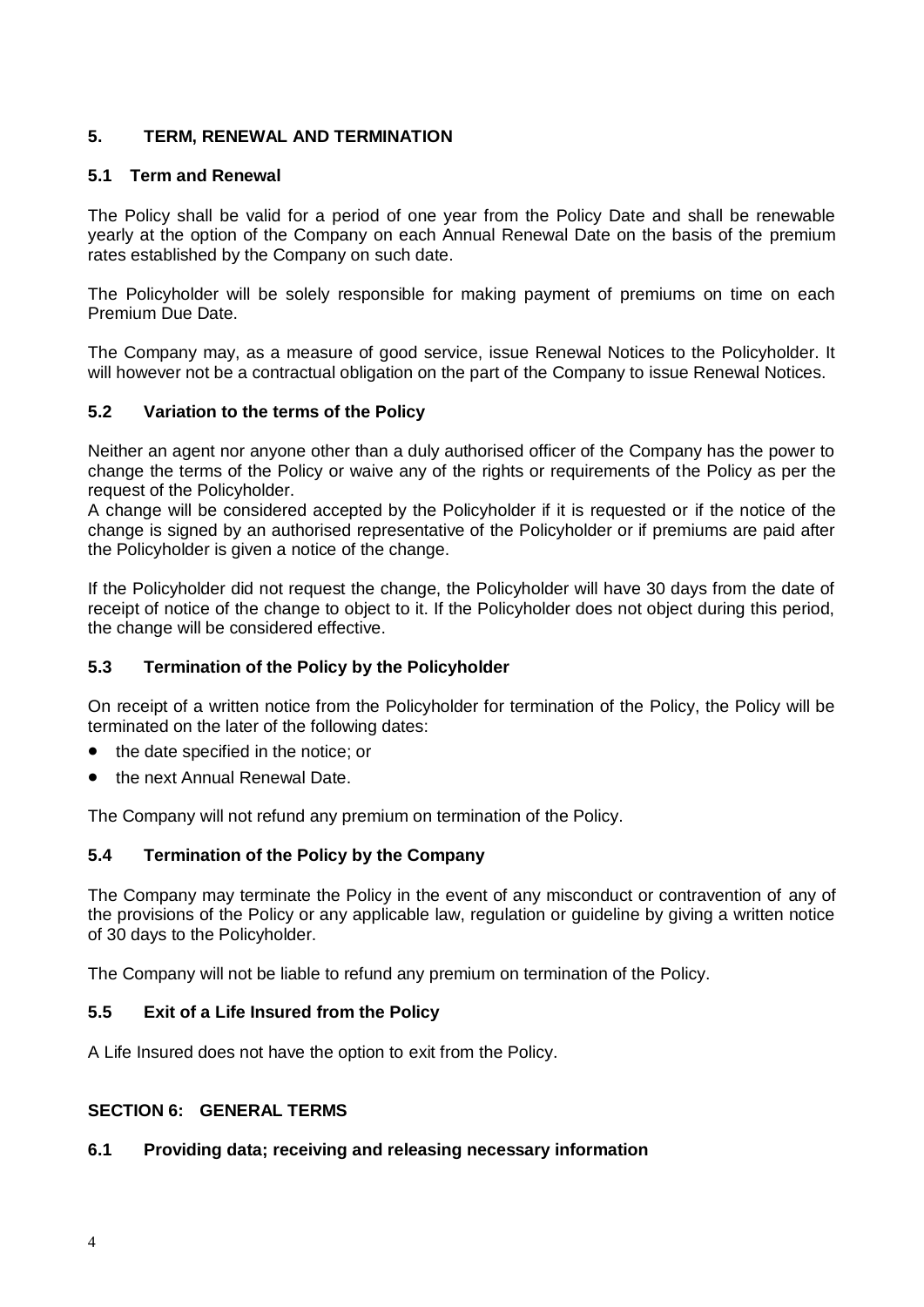The Policyholder shall provide the Company with members' data and any other information required from time to time to calculate premiums and to ensure that the terms of the Policy are fulfilled.

The Company shall not be responsible for any omissions or errors committed by the Policyholder in furnishing the aforesaid details.

The Company will not be liable to pay any claim that may arise in respect of a member whose complete data is not provided to the Company.

Mere deduction of premium in respect of a member shall not entitle the Member to the benefits under the Policy if such premium is not remitted to the Company along with complete data in respect of such Life Insured.

The Company is entitled to inspect pertinent records of the Policyholder.

The Company will comply with all applicable legislations protecting personal information.

The Policyholder shall give the Company all necessary information and authorisation needed for underwriting, administration and payment of claims.

#### **6.2 Proof of Good Health**

The Company may require that the Member/s provide evidence of good health and/or medical examination reports in order to be covered under the Policy, subject to the then prevalent underwriting rules from time to time.

The Company will not cover a member of a Group if proof of good health requested by the Company is found unsatisfactory.

#### **6.3 Forfeiture in certain events**

The Policyholder and the Life Insured under the Policy have an obligation to disclose every fact material to assessment of the risk for issuance of the Policy. Failure to disclose or misrepresentation of a material fact, will allow the Company to deny any claim, subject to the provisions of Section 45 of the Insurance Act, 1938 ('the Act').

As per Section 45 of the Act, no Policy of life insurance effected before the commencement of the Act shall after the completion of two years from the date of commencement of the Act and the Policy of life insurance effected after the coming into force of this Act shall, after the completion of two years from the date on which it was effected be called in question by an Insurer on the ground that the statement made in the proposal or in any report of a medical officer, or referee or friend of the life insured, or in any document leading to the issue of the Policy, was inaccurate or false, unless the Company shows that such statement was on a material matter or suppressed facts which it was material to disclose and that it was fraudulently made by the Life Insured and that the Life Insured knew at the time of making it that the statement was false or that it suppressed facts which was material to disclose.

Provided that nothing in this section shall prevent the Company from calling for proof of age at any time if the Company is entitled to do so and no Policy shall be deemed to be called in question merely because the terms of the Policy are adjusted on subsequent proof that the age of the Life Insured was incorrectly stated in the proposal.

## **6.4 Free-look Option**

If the Policyholder disagrees with any of the terms and conditions of the Policy, the Policyholder has the option to return the original Policy Bond along with a letter stating reasons for the objection within 15 days of receipt of the Policy Bond ("the free look period"). The Policy will accordingly be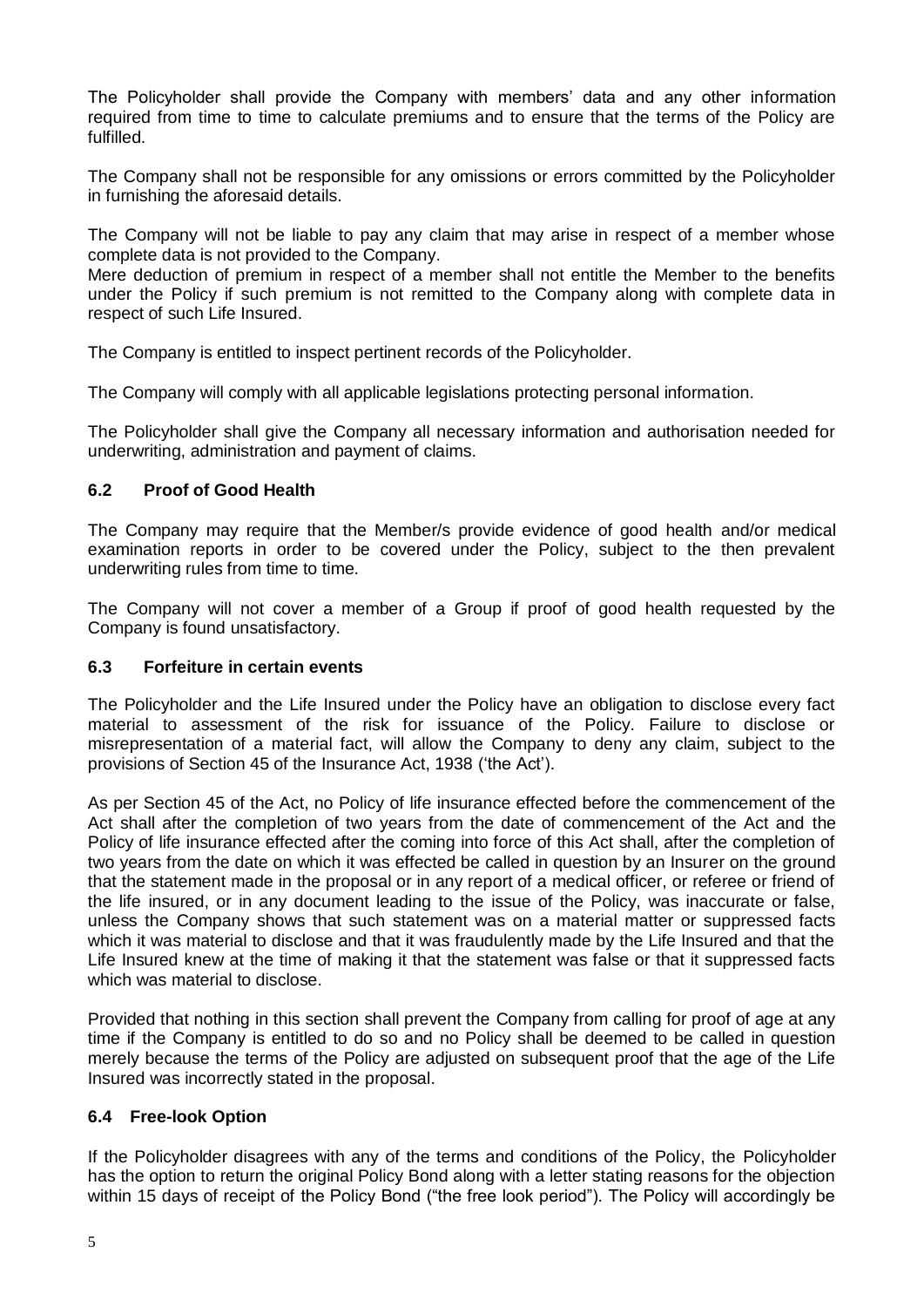cancelled and an amount equal to the Premium paid will be refunded to the policyholder. All the rights of the Policyholder under the Policy shall stand extinguished immediately on the cancellation of the Policy under the free look option.

# **6.5 Assignment**

The benefits under the Policy cannot be assigned or made subject to any lien or charge by any Life Insured or Policyholder.

# **6.6 Customer Service**

The Policyholder can seek clarification or assistance on the Policy from the following:

- The agent/sales representative from whom the Policy was bought;
- The Customer Service Representative of the Company during business hours (9.00 a.m. to 6.00 p.m.) on any working day at the telephone number 022-40394444;
- Mail to: Customer Service

Bharti AXA Life Insurance Company Limited 61/62, Kalpataru Synergy Opposite Grand Hyatt Vakola, Santacruz (East) Mumbai 400055

- Fax at: 022 40306347;
- Toll Free no.: 1800 22 4441 (MTNL/BSNL subscribers)
	- 1800 102 4444 (Airtel subscribers);
- E-mail: [service@bharti-axalife.com](mailto:service@bharti-axalife.com)

## **6.7 Grievance Redressal Process**

The Policyholder may register any grievance/feedback on service@bharti-axalife.com or at the Company's website [www.bharti-axalife.com.](http://www.bharti-axalife.com/) The Policyholder may also contact the branch office from where the policy was bought or the agent from whom the policy holder had bought the Policy. The Policyholder may also contact the Complaints Cell at the following address:

Complaints Cell Bharti AXA Life Insurance Company Limited 61/62 Kalpataru Synergy Opposite Grand Hyatt Vakola, Santacruz (East) Mumbai 400055

- Fax at: 022 40306347;
- Toll Free no.: 1800 22 4441 (MTNL/BSNL subscribers) 1800 102 4444 (Airtel subscribers);
- E-mail: [service@bharti-axalife.com](mailto:service@bharti-axalife.com)

In the event the Policyholder is dissatisfied with the resolution of its grievance or the Company has rejected the grievance or has not issued a reply within one month of the lodging of the grievance, the Policyholder may approach the nearest Insurance Ombudsman. A grievance can be made to the Insurance Ombudsman within one year after the insurer has rejected the representation of grievance of the Policyholder. The same grievance on the subject shall not be pending before any court, consumer forum or any arbitrator. The details of the Insurance Ombudsman are made available are made available alongwith the Policy and are also available at [www.bharti-axalife.com.](http://www.bharti-axalife.com/)

## **6.8 Notice**

Any notice to be given to Policyholder under the Policy will be issued by post or electronic mail or facsimile transmission to the Policyholder's address in the records of the Company and is deemed